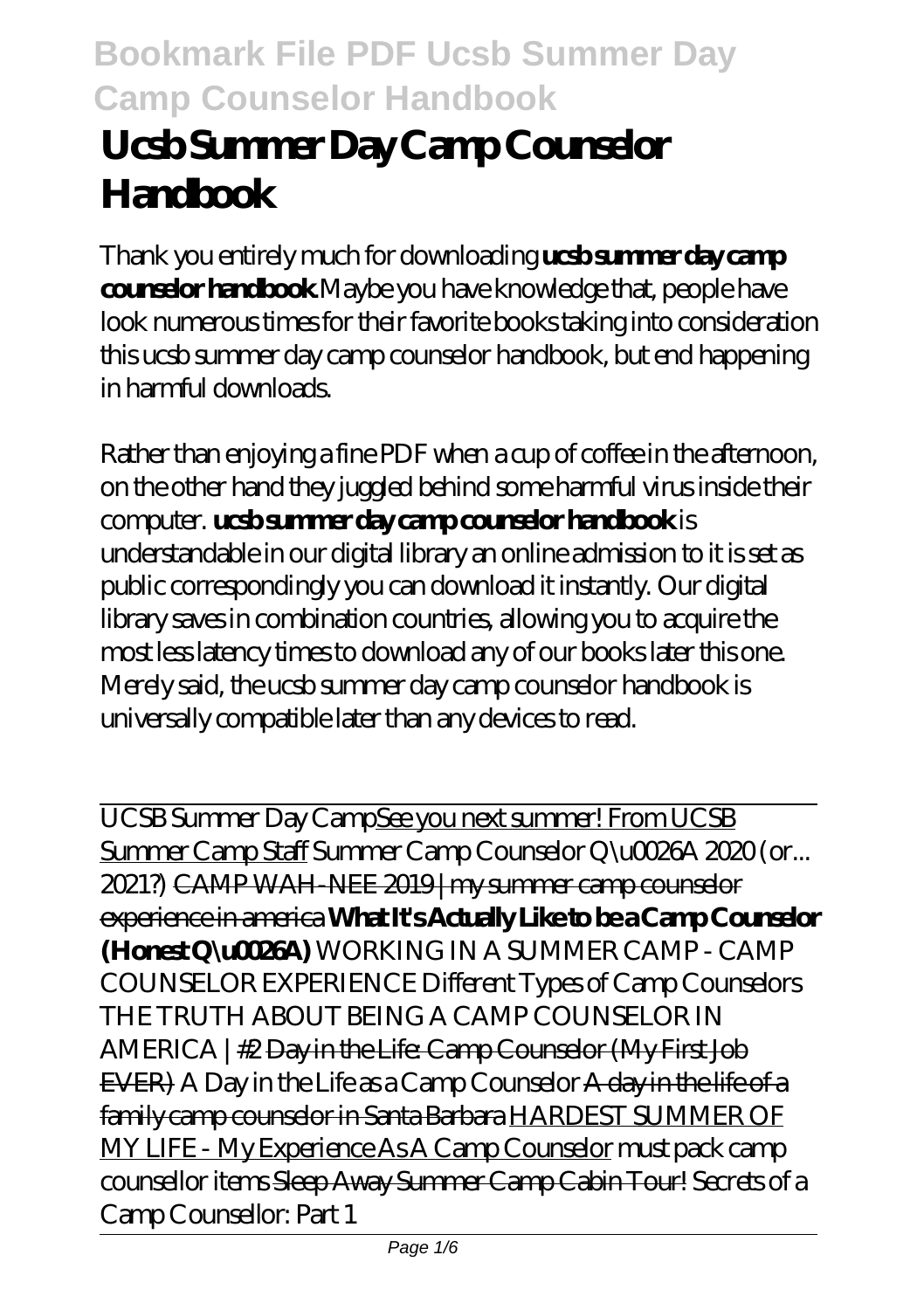The Truth About Camp America: What They Don't Want You To KnowGetting ready for CAMP VLOG 2019 | Claudia Gray day in the life at sleep away camp 2019 Baby Baby Baby OOOOAK (What It's Like to be a Camp Counselor) PACK WITH ME FOR TWO MONTHS AT CAMP *Staff Training (What It's Like to be a Camp Counselor) The Brutal TRUTH - My Camp America Experience / Camp Counsellor Q\u0026A* YMCA Summer Day Camp Meet Cabin 12 (What it's Like to be a Camp Counselor) Daniel Ellsberg: Secrets - Vietnam and the Pentagon Papers

Ning Wang: Lessons From A Physics PhD and EntrepreneurDay in the Life at Summer Camp! - Camp Counsellors. Smart People Should Build Things. More Than a Job: Day Camp Victor Rios on 'the Mis-Education and Criminalization of Black and Latino Boys' Ucsb Summer Day Camp Counselor

Ray Robitaille will be back for his 39th summer as Director of the UCSB Summer Day Camp. His years of experience working with children and his leadership skills have enabled the Summer Day Camp to attain its current level of quality and popularity. Ray has been a teacher at Laguna Blanca School for 38 years and specializes in Movement Education which provides children with movement fundamentals, thereby enhancing coordination, self-esteem and enjoyment of physical activities.

#### Summer Day Camp | Department of Recreation

The Summer Day Camp Counselor represents the Department of Recreation and UCSB Summer Camps to recreation staff, parents, participants, and the UCSB community. The Counselors are responsible for the general safety, development, and fun of 10-20 campers, per group, ranging from 5-14 years old.

Summer Day Camp Counselor - UCSB Recreation please submit a Jr. Counselor application. For more information email the UCSB Summer Camps Office at camps@recreation.ucsb.edu or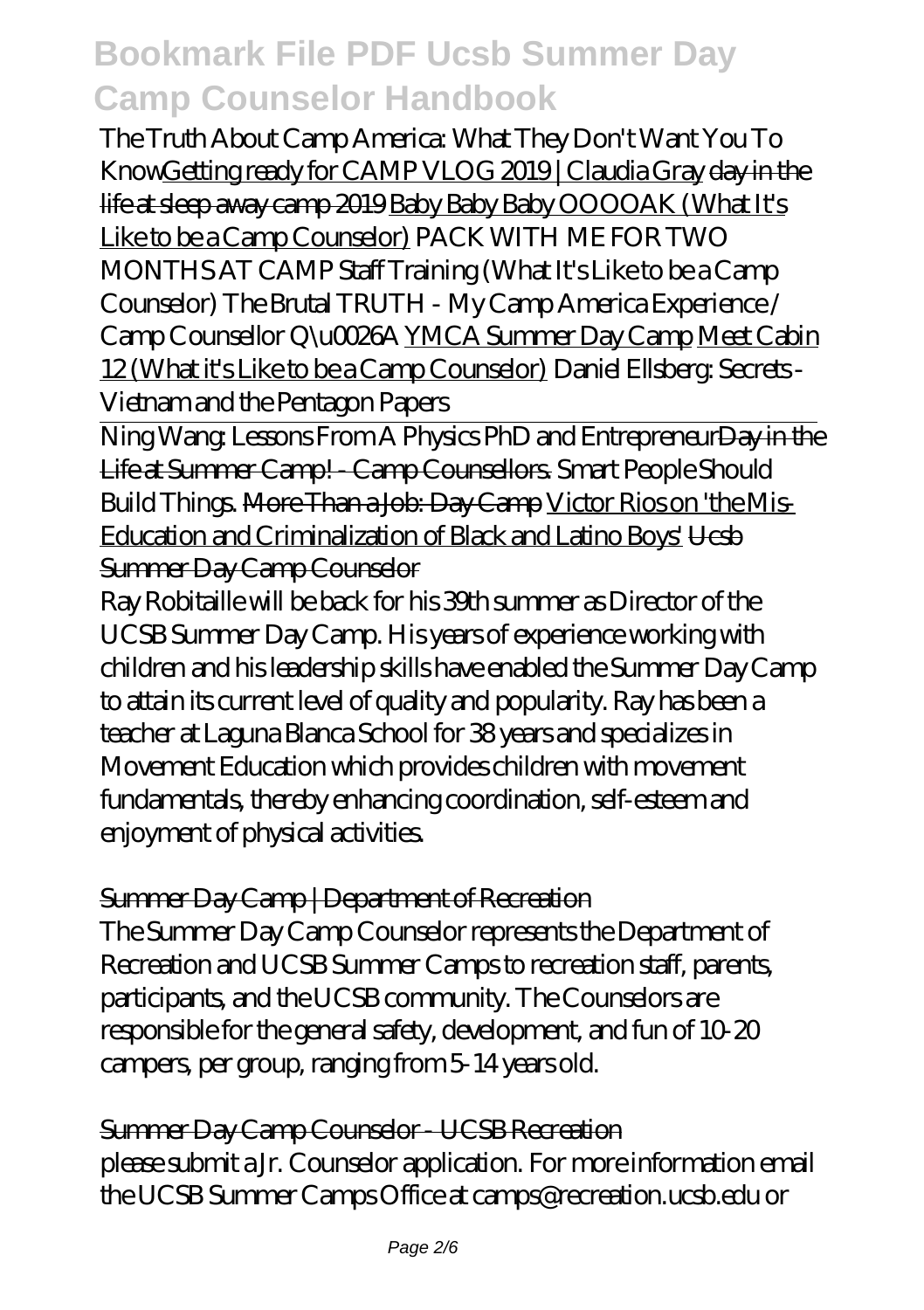call (805) 893-3913. After application is received, it will be reviewed and applicant will be contacted regarding acceptance into the program. Space is limited to 10 Jr. Counselors per session. Qualified applicants

#### Summer Day Camp 2019 - UCSB Recreation

All staff must arrive at the Day Camp field by 7:15am Staffing Responsibilities are as follows: • Greeters/Escorts One Counselor will be at the front gate to assist parent' s and campers and explain where the children will need to go to check-in. Five counselors will act as "escorts" to walk campers to their groups. • Check-In

UCSB Summer Day Camp Counselor Handbook For more information call 893-3913 or e-mail

camps@recreation.ucsb.edu The UCSB Summer Day Camp will run June 18 thru August 17, 2018. Counselors typically work 8-9 weeks. Camp runs Monday-Friday, 7:15am-5:30pm with counselors working early, late or regular shifts (30-40hrs/week). It is NOT possible to enroll in summer school during camp hours.

2018 UCSB Summer Day Camp Office Use Only ~ Staff ... the actual application. The counselor to camper ratio is approximately one counselor to every ten children. What do children DO at the Camp? All group daily activities are scheduled beforehand by the head counselors. The UCSB Summer Day Camp strives to provide the widest variety of fun and enriching summer activities for children of all ages.

#### Summer Day Camp - recreation.ucsb.edu

The Summer Day Camp Counselor represents the Department of Recreation and UCSB Summer Camps to recreation staff, parents, participants, and the UCSB community. The Counselors are responsible for the general safety, development, and fun of 10-20 campers, per group, ranging from 5-14 years old.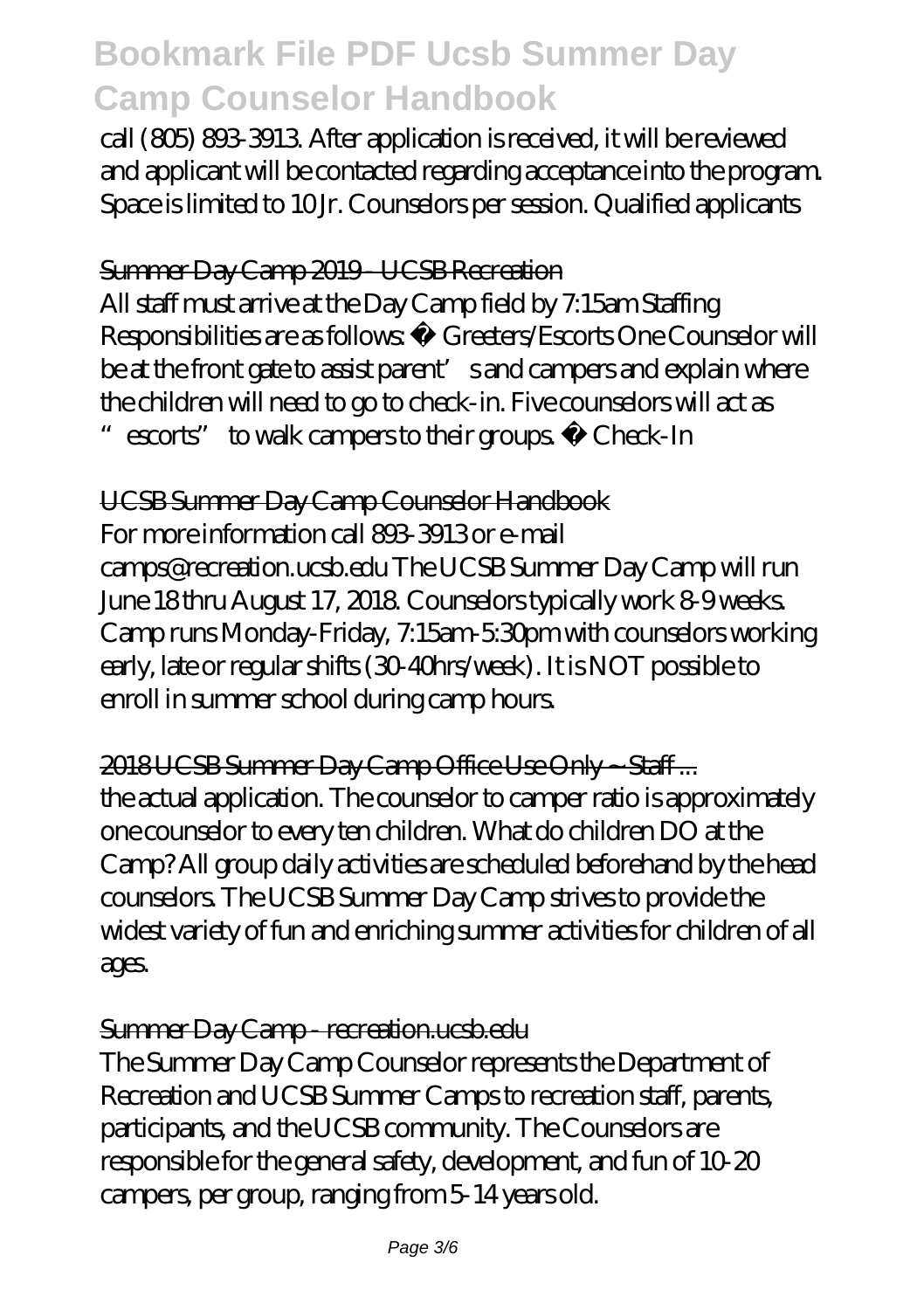#### recreation.sa.ucsb.edu

Now Hiring Summer Day Camp Student Managers Applications will be accepted through Wednesday, January 16th no later than 5pm. Applications can be submitted in person to the Recreation Student Employee Office or emailed to ashley.marsh@recreation.ucsb.edu

#### Now Hiring Summer Day Camp Student Managers

Jr Counselor Program. Camp Registration is paused temporarily as we plan for our post COVID-19 transition. ... Summer Day Camp. ... University of California, Santa Barbara Santa Barbara, CA 93106-3025.

#### Search Programs - UCSB Recreation

if not please feel free to email us at camps@recreation.ucsb.edu or call (805) 893-3913. To reach the field office during camp please call (805) 893-4821. See you at camp! Summer Day Camp

### Summer Day Camp - UCSB Recreation

UCSB Summer Day Camp offers a variety of activities to engage children of all ages and interests. Our Jr. Counselor program is also available. Click here for more information and to register. Cost: \$175-\$205 per week

### Youth Programs - UCSB Recreation

Acces PDF Ucsb Summer Day Camp Counselor Handbook counselors will act as "escorts" to walk campers to their groups. • Check-In UCSB Summer Day Camp Counselor Handbook please submit a Jr. Counselor application. For more information email the UCSB Summer Camps Office at camps@recreation.u csb.edu or call (805) 893-3913. After application is ...

### Ucsb Summer Day Camp Counselor Handbook

As this ucsb summer day camp counselor handbook, it ends in the works innate one of the favored book ucsb summer day camp counselor handbook collections that we have. This is why you remain Page 4/6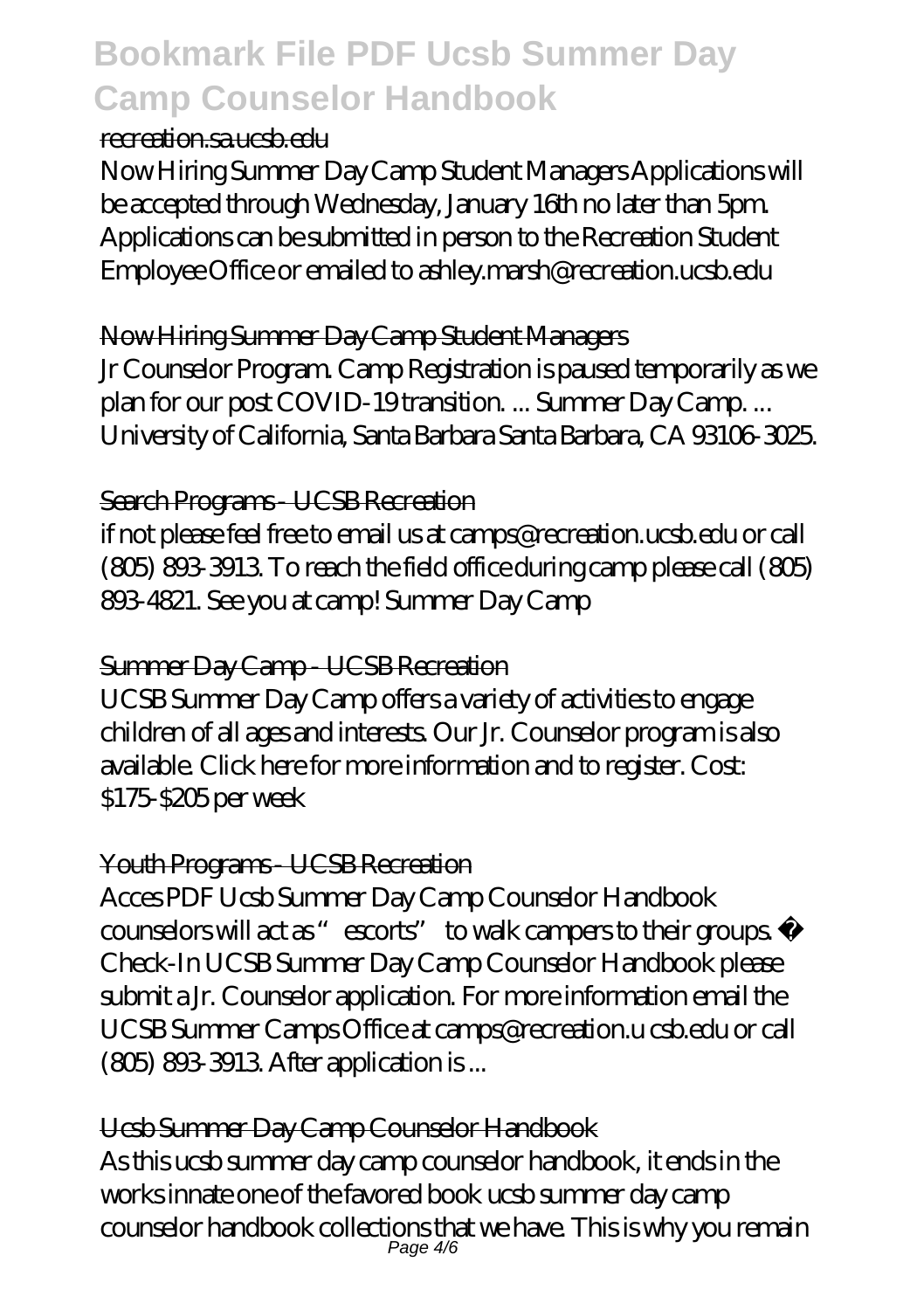in the best website to look the incredible books to have. Page 1/10. Read Free Ucsb Summer Day Camp Counselor

Ucsb Summer Day Camp Counselor Handbook Summer Camp Counselor Jobs near Santa Barbara Searching UCSB summer camp jobs to help pay for college has never been easier. Browse for summer camp jobs, camp counselor jobs, camp jobs for college students, lifeguard positions and more in and around Santa Barbara, CA.

UC Santa Barbara (UCSB) Summer Camp Counselor Jobs | Uloop UC Santa Barbara's American Indian Student Association. ... Resource Center and Counselor for the .... Jordan Wilson, and Alaina E. Roberts celebrate Native American Cultural Awareness Day at UCSB. ..... so I said, "I'm going to a camp to .... 20-volume "Handbook of North American ..... summer after the winter and spring.

Ucsb summer day camp counselor handbook - Free Related PDF ... Our counselors, consisting mainly of outstanding UCSB students, are one of the most important assets of the Family Vacation Center. These exceptional people are enthusiastic, energetic, and positive role models for your children.

About Family Vacation Center | UC Santa Barbara Alumni 2012 marks the 31st year of the UCSB Summer Day Camp. The Summer Day Camp serves children as young as 4.5 and is a great way to introduce them to a variety of activities. UCSB Summer Day Camp, Recreation - UCSB, Santa Barbara, CA (2020)

UCSB Summer Day Camp, Recreation - UCSB, Santa Barbara, CA ... Burgundy Farm Summer Day Camp Rules: 1. Respect Each Other. 2. Respect Burgundy. 3. Have Fun! The counselors are the teachers in the classrooms. They will monitor and mentor the campers throughout their day and assist them with projects, conflict resolution, daily Page 5/6